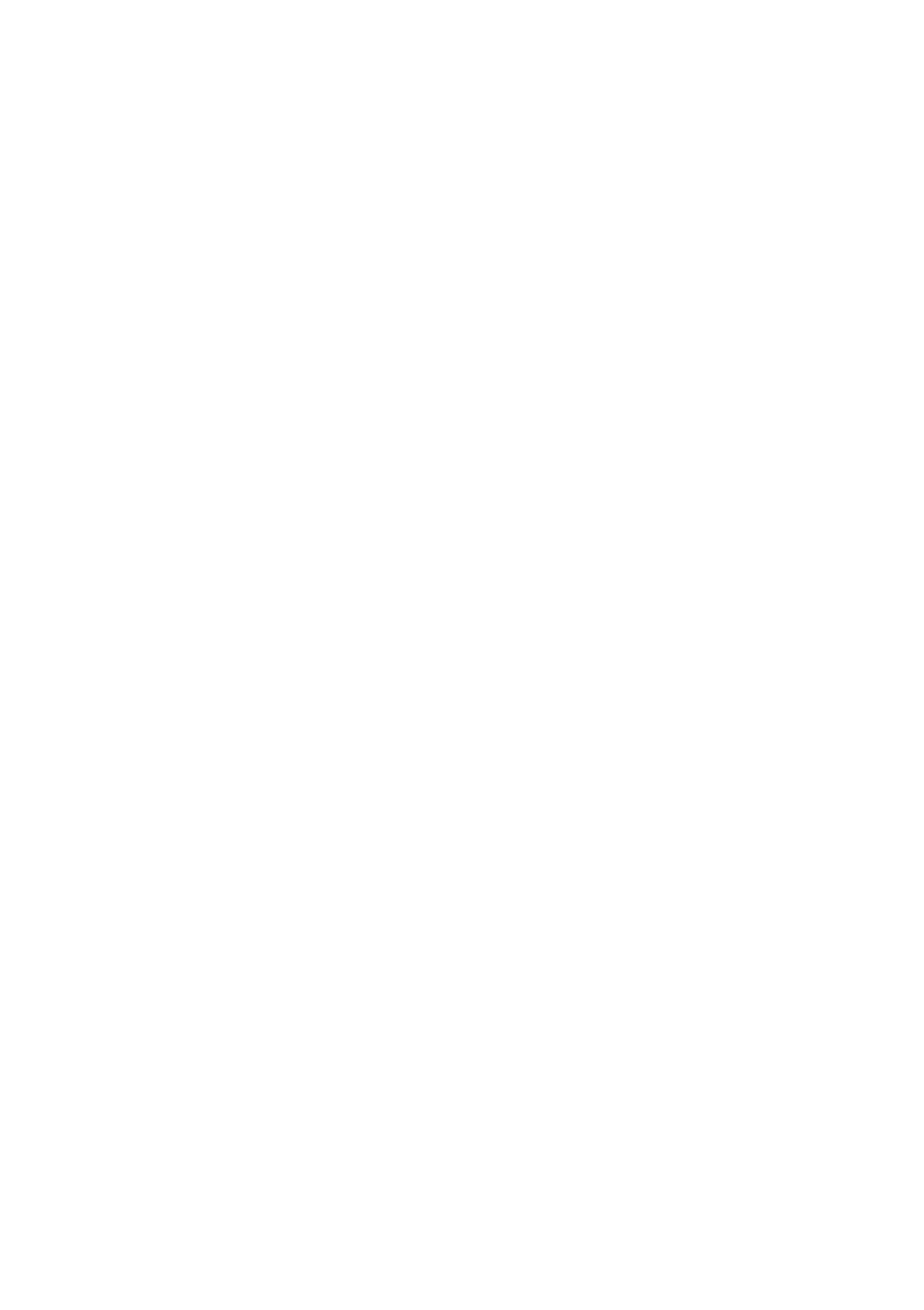# **Contents**

| Paragraph      | <b>Subject</b>                                        | Page           |
|----------------|-------------------------------------------------------|----------------|
| 1              | General                                               | 4              |
| $\overline{2}$ | The Definitive Map                                    | $\overline{4}$ |
| 3              | <b>Categories of Rights of Way</b>                    | 5              |
| $\overline{4}$ | Duties or Powers of Local Authorities                 | 6              |
| 5              | <b>Public Rights and Responsibilities</b>             | $\overline{7}$ |
| 6              | Dog Control                                           | $\,8\,$        |
| 7              | Signposting and Waymarking                            | 8              |
| 8              | <b>Stiles and Gates</b>                               | 9              |
| 9              | Obstructions                                          | 10             |
| 10             | Damage to Highways                                    | 10             |
| 11             | <b>Ploughing and Cultivation</b>                      | 11             |
| 12             | <b>Barbed Wire</b>                                    | 11             |
| 13             | Dangerous Excavations, Erections etc                  | 12             |
| 14             | Overhanging Vegetation                                | 12             |
| 15             | <b>Bulls</b>                                          | 12             |
| 16             | <b>Misleading Notices</b>                             | 13             |
| 17             | <b>Bridges</b>                                        | 13             |
| 18             | Extent of Maintenance of the Surface of Rights of Way | 13             |
| 19             | <b>Widths of Footpaths and Bridleways</b>             | 13             |
| 20             | <b>Cross Compliance</b>                               | 14             |
| 21             | Rights of Way Improvement Plan                        | 14             |
| 22             | Access for Those with Disabilities                    | 14             |
| 23             | <b>Open Access</b>                                    | 15             |
| 24             | <b>Dorset Local Access Forum</b>                      | 16             |
| 25             | Summary                                               | 16             |
| 26             | The Countryside Code                                  | 18             |
|                |                                                       |                |

Every effort has been made to ensure that the information contained in this booklet is correct. However, no responsibility can be accepted for any error or omission for the information contained in this publication.

 Produced by Dorset Countryside Access Section Environment Directorate Revised 11/10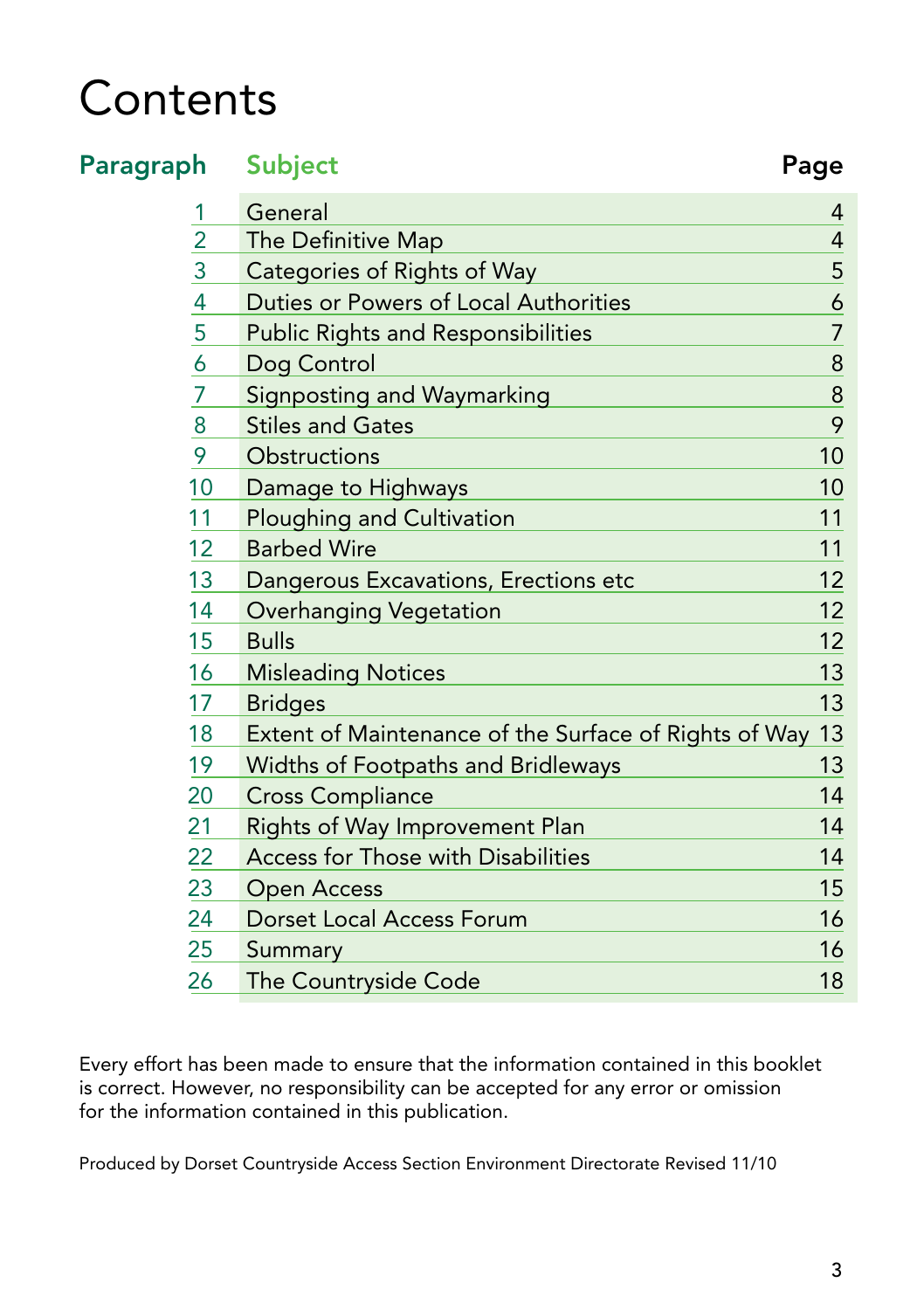## 1. General

These notes supersede the booklet revised in 2004 and provide a brief general guide to rights of way law and practice.

## 2. The Definitive Map of Public Rights of Way

The Definitive Map shows public rights of way of the categories:-

- (i) Footpath
	- (ii) Bridleway
- (iii) Byway (sometimes called a BOAT Byway Open to all Traffic)
- (iv) Restricted Byway

The current Definitive Map for the County of Dorset was published on 29 September 1989. It is based upon the Revised Draft Map as modified by directives from the Secretary of State for the Environment for the North, South and West of the County. For the South and South East, it is based upon the original Definitive Map with changes made by the Revised Draft Map to which no objections were received.

Under Part 3 of the Wildlife and Countryside Act 1981, the Definitive Map must be kept under continuous review, being modified as a result of Dedication, Modification, Diversion, Creation and Extinguishment Orders made as they occur. Where a route is shown on the Definitive Map as a footpath or as a bridleway, that is conclusive evidence that it had that status at the date the map was published without prejudice to any question whether the public had at that date any other rights over it.

If anyone considers that a route has been wrongly shown on or omitted from the Definitive Map and Statement, they may apply to the County Council for a Definitive Map Modification Order.

Copies of the Definitive Map and the written statement annexed to it, which describes the paths shown on the map, may be inspected in the Public Library Dorchester, County Hall, District Council Offices, Area Offices and Parish Councils. These are on a scale of 1:25,000 or 21/2 inches to 1 mile. A working map of rights of way has been digitised and is available to view on www.dorsetexplorer.com. However, due to technical reasons there are inaccuracies in the mapping of rights of way on this digitised map.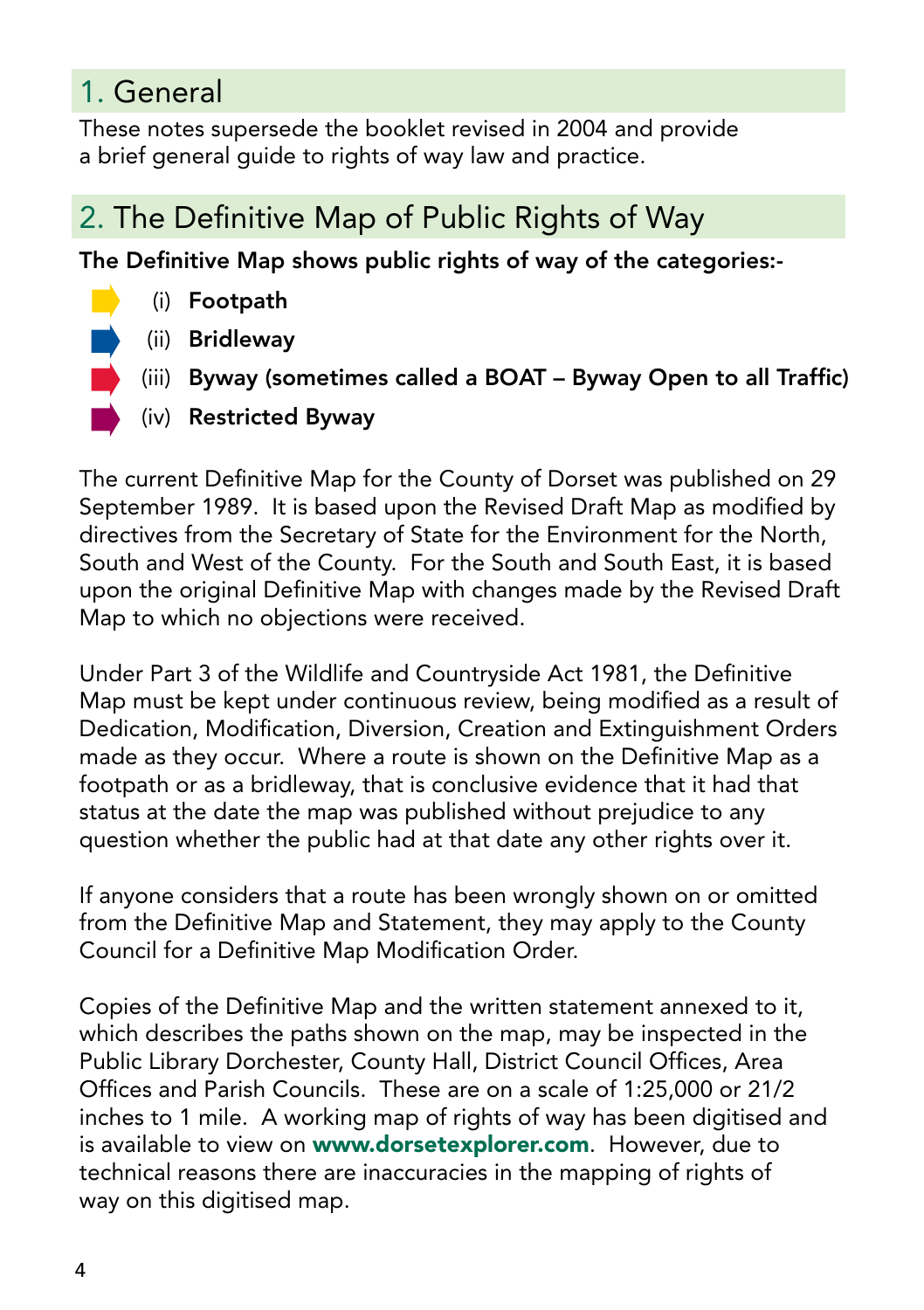The latest editions of Ordnance Survey maps e.g. the Explorer series also show rights of way but such maps are not conclusive in law and may not show the latest amendments consequent upon revision of the Definitive Map.

## 3. Categories of Public Rights of Way

There are four categories of public rights of way and these notes are confined to those four categories:-

#### A. Footpath

This is a path for walkers. If the physical conditions permit, a pram, pushchair, wheelchair or electric mobility scooter may be used on a footpath.

#### B. Bridleway

This is a way which may be used by horse-riders or walkers and, if the existing surface is fit, by pedal cyclists.

#### C. Byway Open to all Traffic

This is a way which is mainly used by people on foot and horseback, however, vehicles have a right to use the route; it may not be ploughed or gated. The Highway Authority has no duty to improve the existing surface for vehicular use bevond that required for the normal traffic of the area.

#### D. Restricted Byway

This is a way for walkers, horse-riders, horse drawn carriages and pedal cyclists and other non-mechanically propelled vehicles.

#### Note 1

It is a statutory offence to drive or ride a mechanically propelled vehicle other than an electric mobility vehicle along a restricted byway, bridleway or footpath without lawful authority.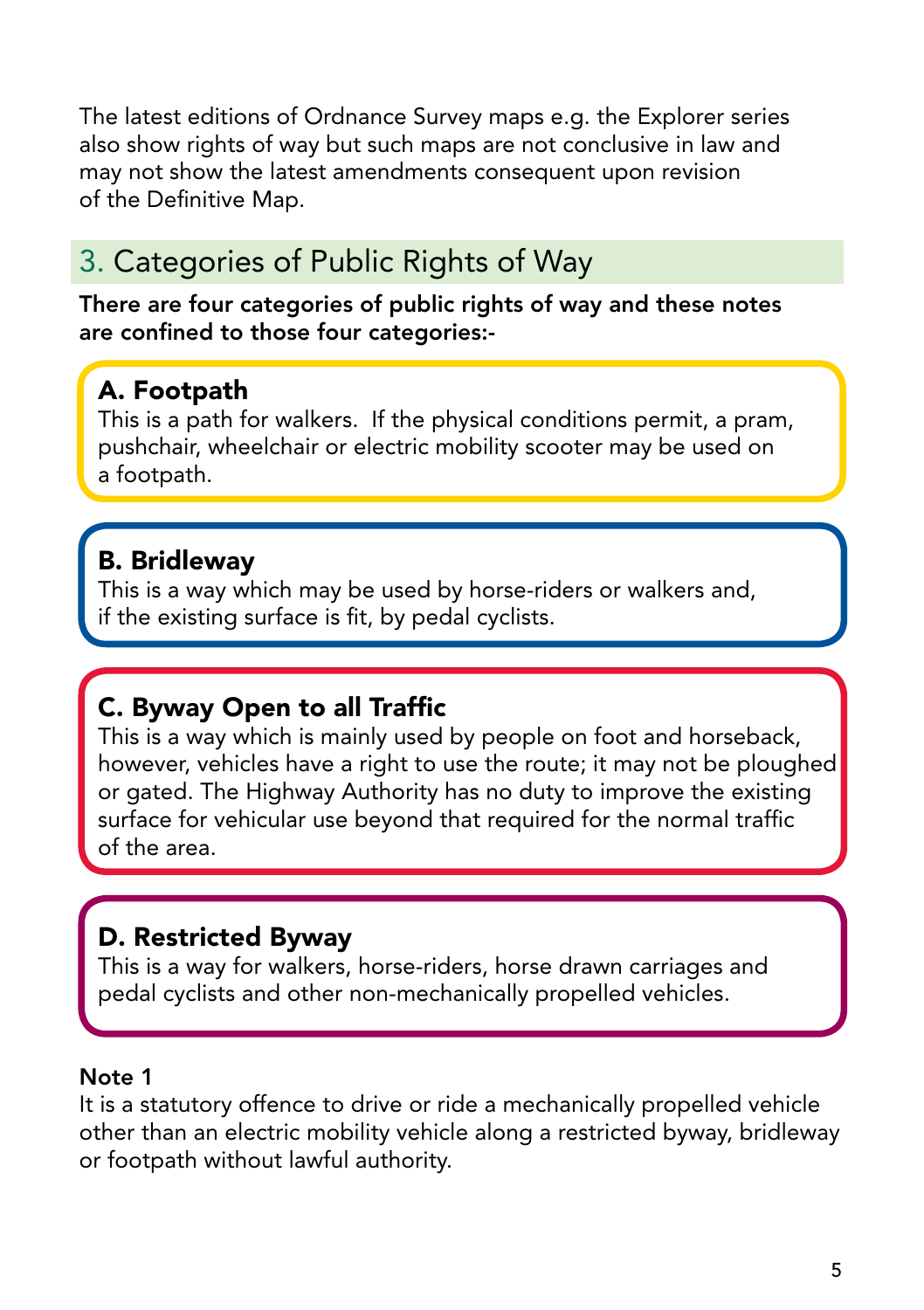#### Note 2

It is not a statutory offence to ride a horse along a footpath but a person doing so without the permission of the landowner commits a civil trespass and the landowner can order them off and, where appropriate, sue for damages.

#### Note 3

Bicycles may be used on public bridleways, restricted byways and byways. They have no right to use public footpaths and may be committing a trespass if they do. Cyclists must give way to walkers and horse-riders on a bridleway.

#### Permissive Paths

These are paths which a landowner has granted a specific agreement for the public to use. They are not recognised as public rights of way and are not recorded on the Definitive Map. The Highway Authority is not responsible for their maintenance and they can be closed at any time by the landowner. However, permissive path agreements can be entered into and maintenance responsibility transferred to local authorities.

## 4. Duties or Powers of Local Authorities

- (i) The ultimate responsibility for the assertion and protection of the rights of the public rests with the County Council
- (ii) The Definitive Map is produced and updated by the County Council
- (iii) Applications for the extinguishment, diversion or creation of public rights of way under the Highways Act, should be addressed to the County Council or, if within a Borough, the Borough Council who will consider the application and carry out the necessary process of consultation before making an order.
- (iv) Planning Applications

 Parish Councils are always consulted about planning applications and can draw the attention of the District Council to any right of way that is affected by a planning application. District Councils have been requested to take account of public rights of way when considering applications and may divert rights of way under powers given by the Town and Country Planning Acts.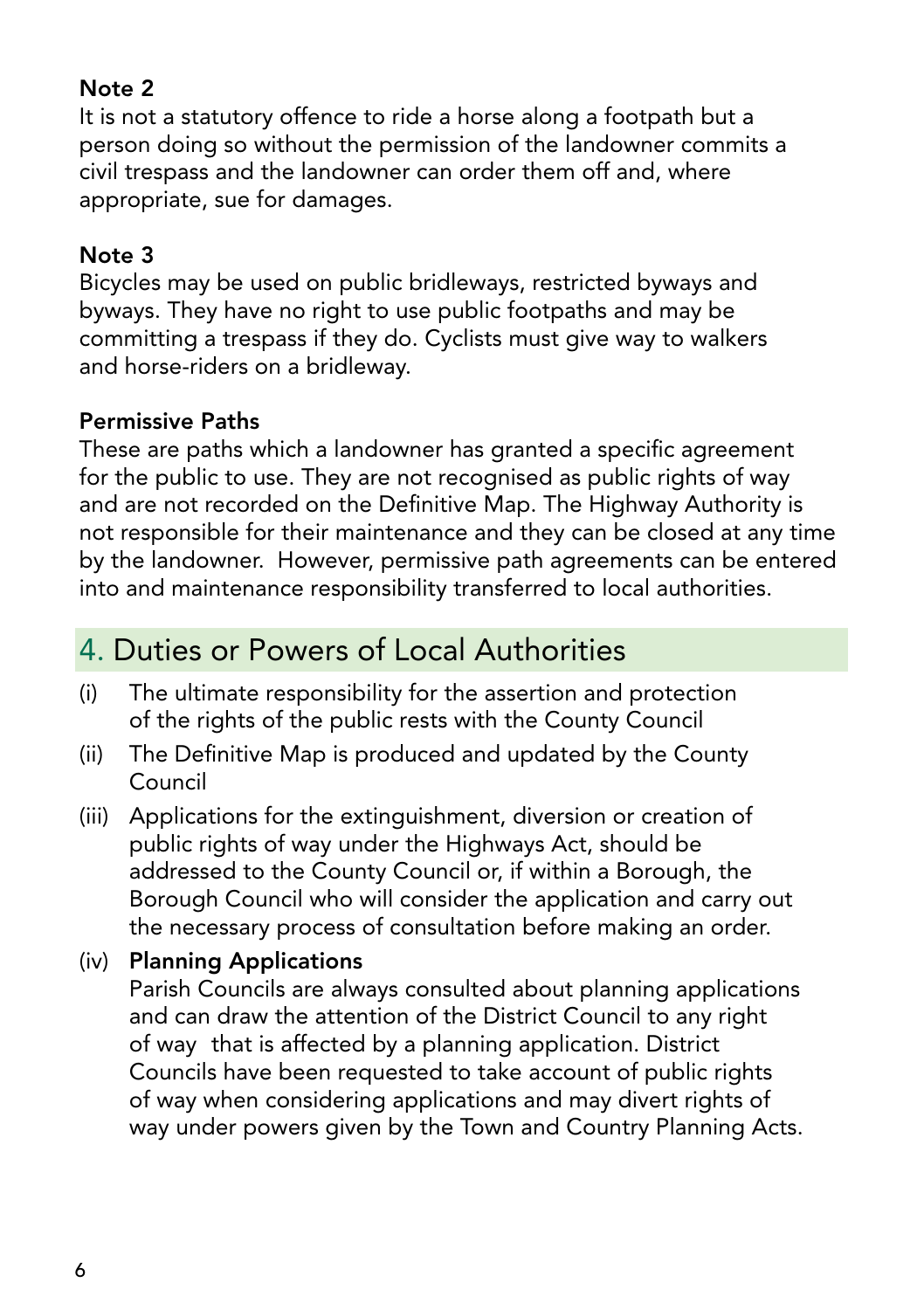#### (v). Parish Councils

 Parish Councils have the right to carry out the following:

- a to undertake the maintenance of any public right of way in their parish
- **b** to erect lighting on any such path
- c to erect notices (other than traffic signs) on paths warning of local dangers so long as the notice is not misleading
- d to report an unlawfully stopped up or obstructed right of way to the Highway Authority
- e to prosecute anyone who wilfully obstructs the free passage along a public right of way
- f to prosecute in cases where a path has been ploughed and cropped and not restored within the time allowed
- g to insist a right of way is signposted by the Highway Authority where it meets a metalled road
- h to forbid a proposal by a Highway Authority to apply to the Magistrates' Court for an order to stop up or divert a public highway
- i to be consulted by the Highway Authority on all application orders to modify or re classify the Definitive Map
- j to object to a modification or re classification order
- k to signpost and waymark public rights of way on behalf of and with the consent of the Highway Authority
- I to create new footpaths and bridleways over land within their ownership and adjoining Parishes by agreement with the landowner concerned.

## **5. Public Rights and Responsibilities**

The public have the right to use public rights of way without let or hindrance but should observe "The Countryside Code" (paragraph 20). Public rights of ways are highways by definition and must, therefore, be used for bona fide journeys only.

Gates which are found closed should not be left open, because this can lead to the straying of stock with the consequent dangers of traffic injury and spreading of disease from one farm to another.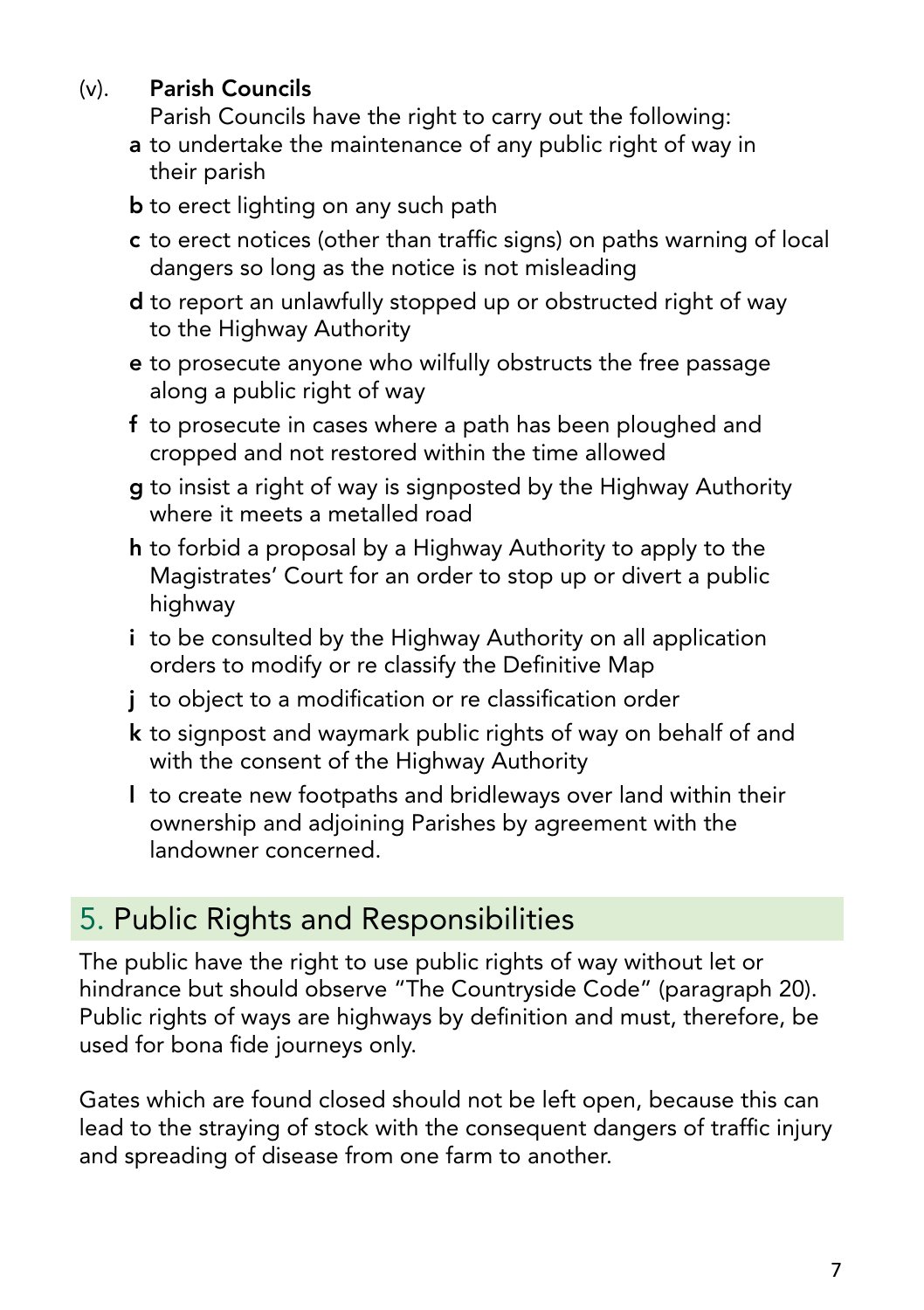## 6. Dog Control

There is no statutory right to take a dog on public rights of way, but it is generally presumed that a dog is a usual accompaniment to a person. There is certainly no right to allow a dog to stray off the path.

The owner or a person in charge of a dog may be guilty of an offence if their dog is out of control or it injures a person whilst in a public place, such as a public right of way.

(Section 3 Dangerous Dogs Act 1991).

Dogs can be a particular source of worry to farmers, who may shoot them if that is the only way to stop the worrying of livestock (Animal Act 1971 - Section 9). Dogs should, therefore, be kept under close control but not necessarily on a lead.

On access land dogs must be kept on a short fixed lead (2 metres or less) between 1st March and 31st July to protect breeding wildlife, and at all times when in the vicinity of livestock, for further information see section 23.

The Clean Neighbourhoods and Environment Act 2005 provides the power for District Councils and Parish Councils to make dog control orders such as fouling of land by dogs, keeping dogs on leads, the exclusion of dogs on land and the number of dogs which a person may take on to any land. Dog exclusion orders do not apply to highways including public rights of way.

Dog owners should remove faeces left by their dogs as this can be hazardous to livestock and is unpleasant for other users of the right of way.

## 7. Signposting and Waymarking

The County Council has a duty to signpost where a public right of way leaves a metalled road, except in those cases where the Parish Council agrees that no post is required. It is an offence under Section 131 of the Highways Act 1980 to damage such a signpost. The County Council has the power to waymark paths where the route is not obvious and may delegate this power to other responsible persons. Waymarking discs may be provided by Dorset County Council on request. Access land will be signed at entry points if landowner agreement for signage has been obtained.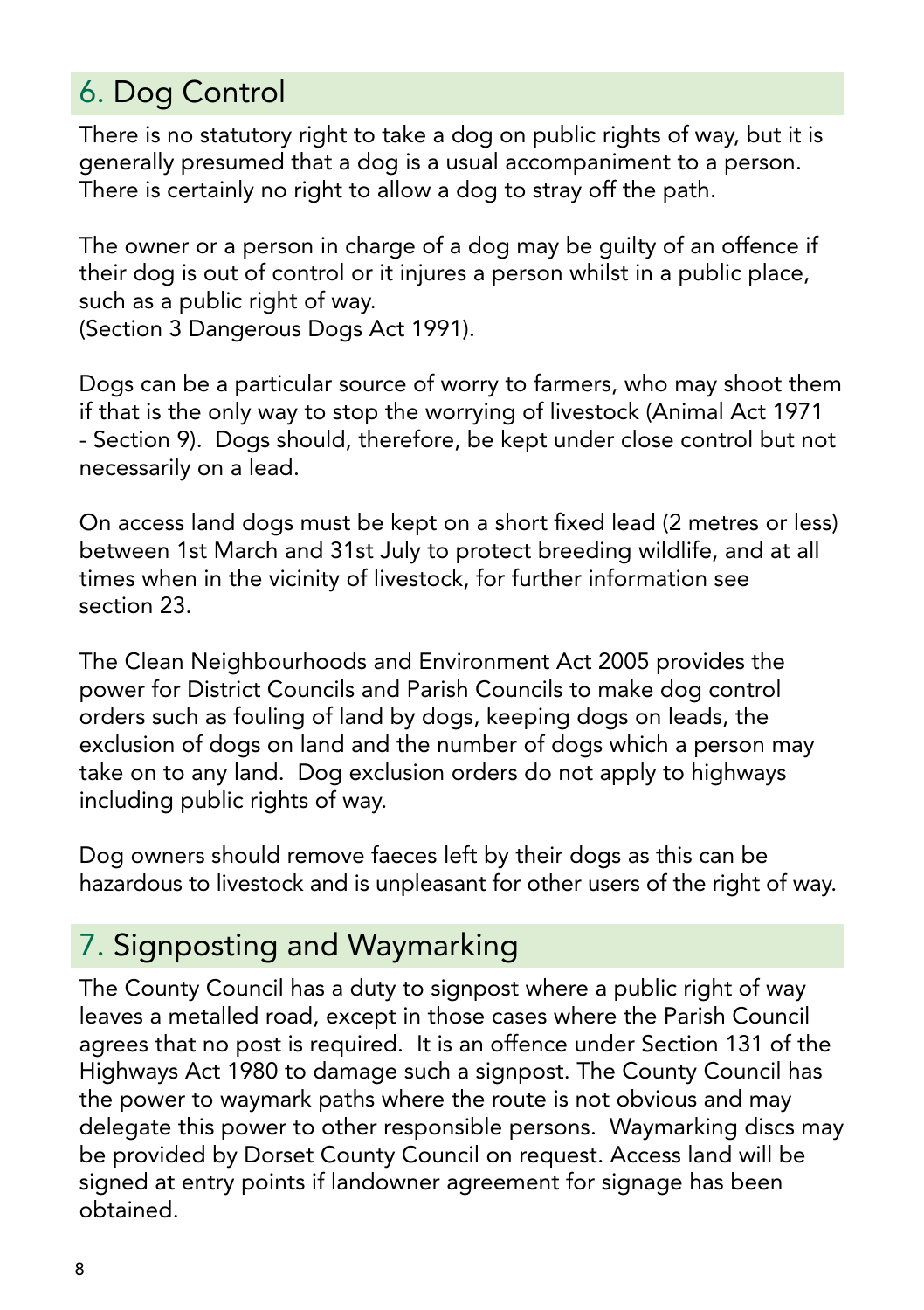

## 8. Stiles and Gates

By Section 146 of the Highways Act 1980 any stile, gate or other similar structure across a footpath or bridleway must be maintained by the owner of the land in a safe condition, and to the standard of repair required to prevent unreasonable interference with the rights of the persons using the footpath or bridleway.

The County Council must contribute not less than a quarter of any expenses shown to their satisfaction to have been reasonably incurred by the owner of the land in maintaining these stiles and gates. Dorset County Council has a policy to assist farmers and land managers in maintenance and installation of suitable stiles and gates where appropriate.

By Section 147 of the Highways Act 1980, the owner, lessees or occupier of agricultural or forestry land, or of land which is being brought into use of agriculture or forestry, may apply to the County Council for consent to erect stiles or gates on a footpath or bridleway to prevent livestock from straying. This section does not apply to any byway, which may not be gated, unless that right of way was originally dedicated to the public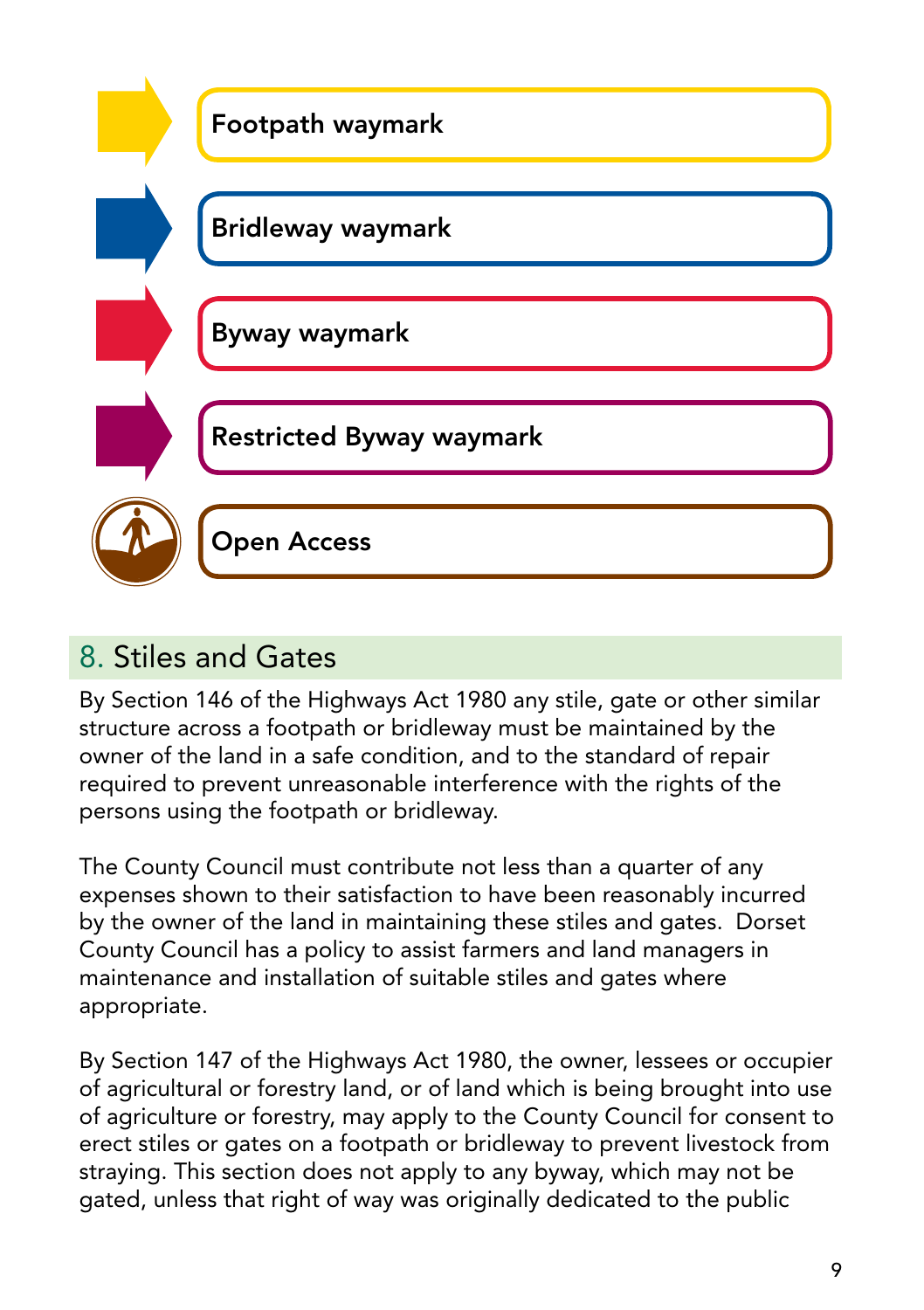subject to gates. Any unauthorised stile or gate erected on a footpath or bridleway and any such structure erected on a byway constitutes an obstruction and therefore an offence under Section 137 Highways Act 1980.

There is no statutory width or height for a stile or gate across a footpath, but clearly they must be erected and maintained so as to afford easy passage by the public using the footpath. British Standard BS5709 prescribes the dimensions of gaps, gates and stiles and should be adhered to.

Section 145 of the Highways Act 1980, provides that the minimum width for a gate across a bridleway is 1.5 metres, measured between the posts of the gate. Improvised gates, such as Borded wire gates Hampshire gates, are not permissible. Field gates must be made so that they are reasonably convenient for the use of the public.

The Clean Neighbourhoods and Environment Act 2005 amends the Highways Act and provides the council with the ability to make "Gating Orders". Gating orders give authorisation to erect a gate or barrier across a public right of way where the right of way facilitates persistent criminal or anti-social behaviour.

## 9. Obstruction

It is an offence under Section 137 of the Highways Act 1980, for any person, without lawful authority or excuse, in any way wilfully to obstruct the free passage of a public right of way. This applies to any obstruction which renders passage by the public less easy than hitherto; and includes fences of all descriptions, temporary or permanent structures, excavations, machinery, posts or other things capable of causing obstruction.

Clearance of litter and abandoned vehicles from a Public Right of Way is a matter for the Environmental Services Department of the District Council to deal with.

## 10. Damage to Highways

It is an offence under Sections 131 and 131A of the Highways Act 1980, for any person, without lawful authority or excuse, in any way wilfully to damage a highway or to disturb its surface so as to render it less convenient for the exercise of the public right of way.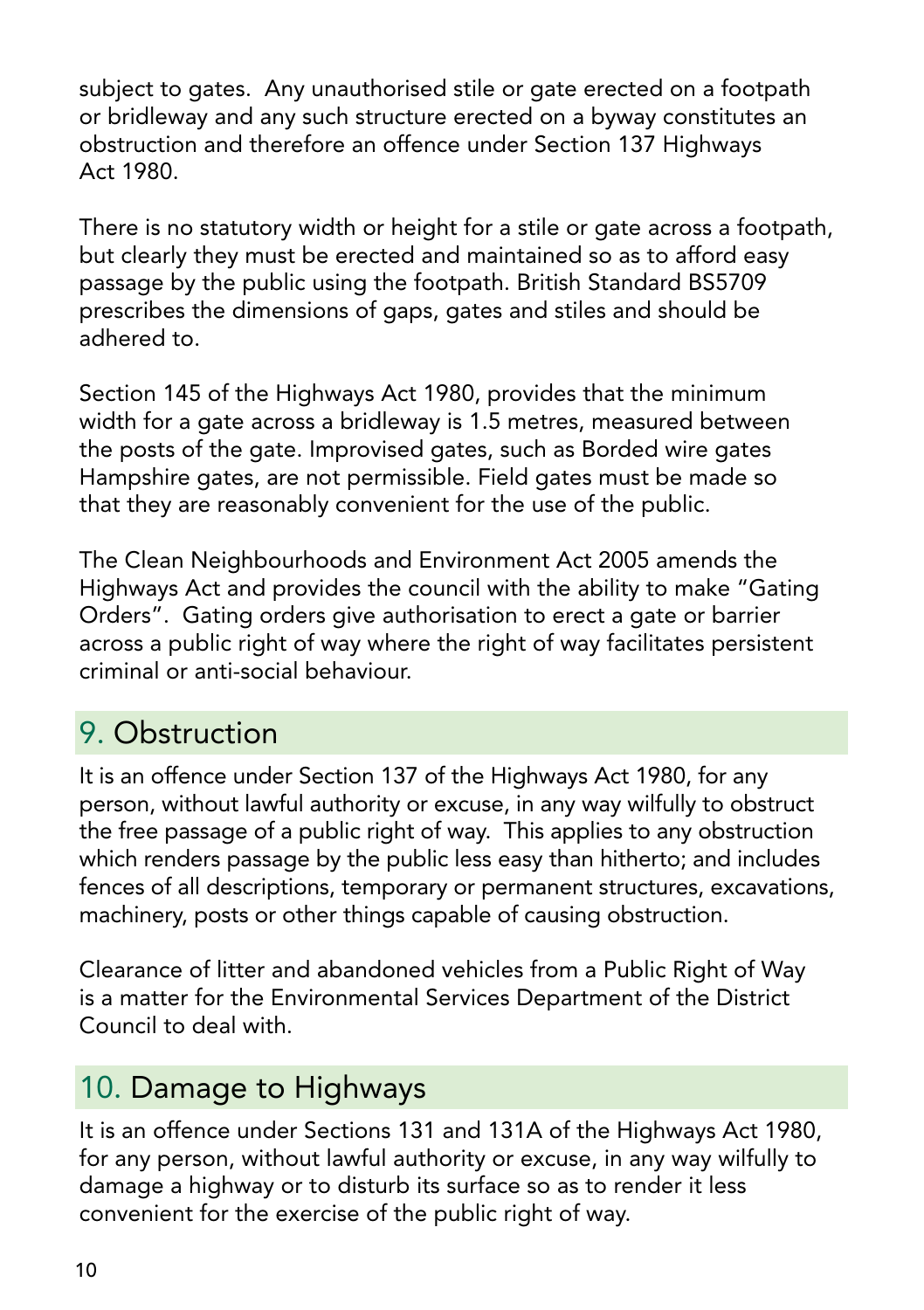## 11. Ploughing and Cultivation

#### The 1990 Rights of Way Act requires that:

#### Ploughing

- $(i)$  If a path follows the edge of a field or enclosure, the surface must not be ploughed or disturbed.
- (ii) If a path crosses a field or enclosure, the path may be ploughed or the surface may be disturbed if it is not convenient to avoid it, provided the surface is made good to at least its minimum width\* and the line of the path is made apparent on the ground within:

 14 days of the first disturbance for that crop or 24 hours of any second or subsequent disturbance unless a longer period has first been agreed in writing by the Highway Authority. The line of the path may be made clear by creating tractor 'tramlines' along the line of the path.

#### Cultivation.

Crops, other than grass, must not be grow on or overhang the minimum width\* of a footpath, bridleway or byway so as to inconvenience the public or prevent the line of the path from being apparent on the ground.

\*The following minimum widths only apply to the law on ploughing and cultivation:

footpath - 1 metre across the field, 1.5 metres at the field edge bridleway - 2 metres across the field, 3 metres at the field edge

byway and restricted byway - 3 metres across the field, 5 metres at the field edge. It is the occupier's responsibility to comply with the law, regardless of who carries out the work.

#### The Highway Authority has the power to:

- (i) Enter on to the land to carry out works that are necessary to reinstate the path and recover the costs from the landowner.
- (ii) To prosecute a landowner who fails to comply with the law.
- (iii) Report the matter to the Rural Payments Agency.

## 12. Barbed Wire and Electric Fences

Section 164 of the Highways Act 1980 provides that where a barbed wire fence is erected on land adjoining a footpath, bridleway, byway or any other highway, which is likely to be a nuisance, the highway authority may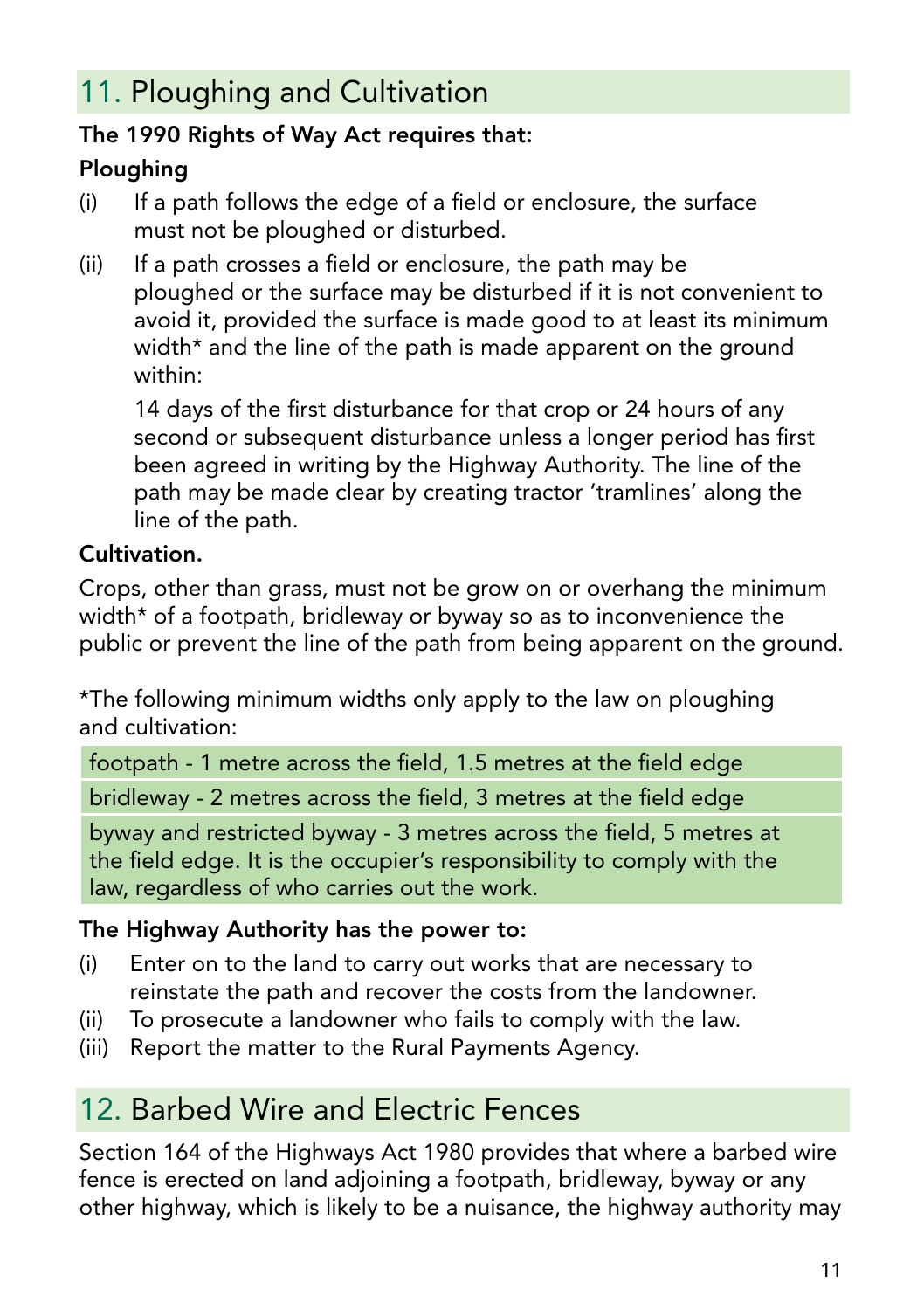serve a notice in writing requiring the occupier to remove the barbed wire. If the occupier does not comply, the highway authority may apply to a Magistrates' Court for an order to do the necessary work itself and recover the cost from the occupier. (See also paragraph 19)

An electric fence across a right of way is an obstruction even if it is not 'live'. Any electric fence must be far enough away from a right of way that users on that way and their animals cannot inadvertently come into contact with it. In addition, appropriate warning signs must be displayed on or close to the fence to advise users of its presence.

## 13. Dangerous Excavations, Erections etc.

It is an offence to make dangerous excavations or erections on land adjoining a public path which have the effect of making the path unsafe for people using it.

Section 165 of the Highways Act 1980, empowers the Highway Authority to serve a notice on the owner or occupier of the land, requiring him to carry out the necessary work to render the path safe again. If the occupier does not comply, the Highway Authority may carry out the necessary work and recover the cost.

## 14. Overhanging Vegetation

Where a hedge, tree or shrub overhangs a public right of way so as to endanger or obstruct the free passage along the way, it is the duty of the occupier of the land to lop or cut back the overgrowth. Under Section 154 of the Highways Act 1980 the Highway Authority may require the occupier in writing to carry out such work and if, subject to any appeal, the work is not carried out within a reasonable period, they may do the work themselves and recover the cost from the occupier.

## 15. Bulls

#### The only bull allowed in a field crossed by a public right of way is:

- $(i)$  a bull under 10 months old
- (ii) a beef bull accompanied by cows or heifers.

Any other bull or situation is an offence under Section 59 of the Wildlife and Countryside Act 1981.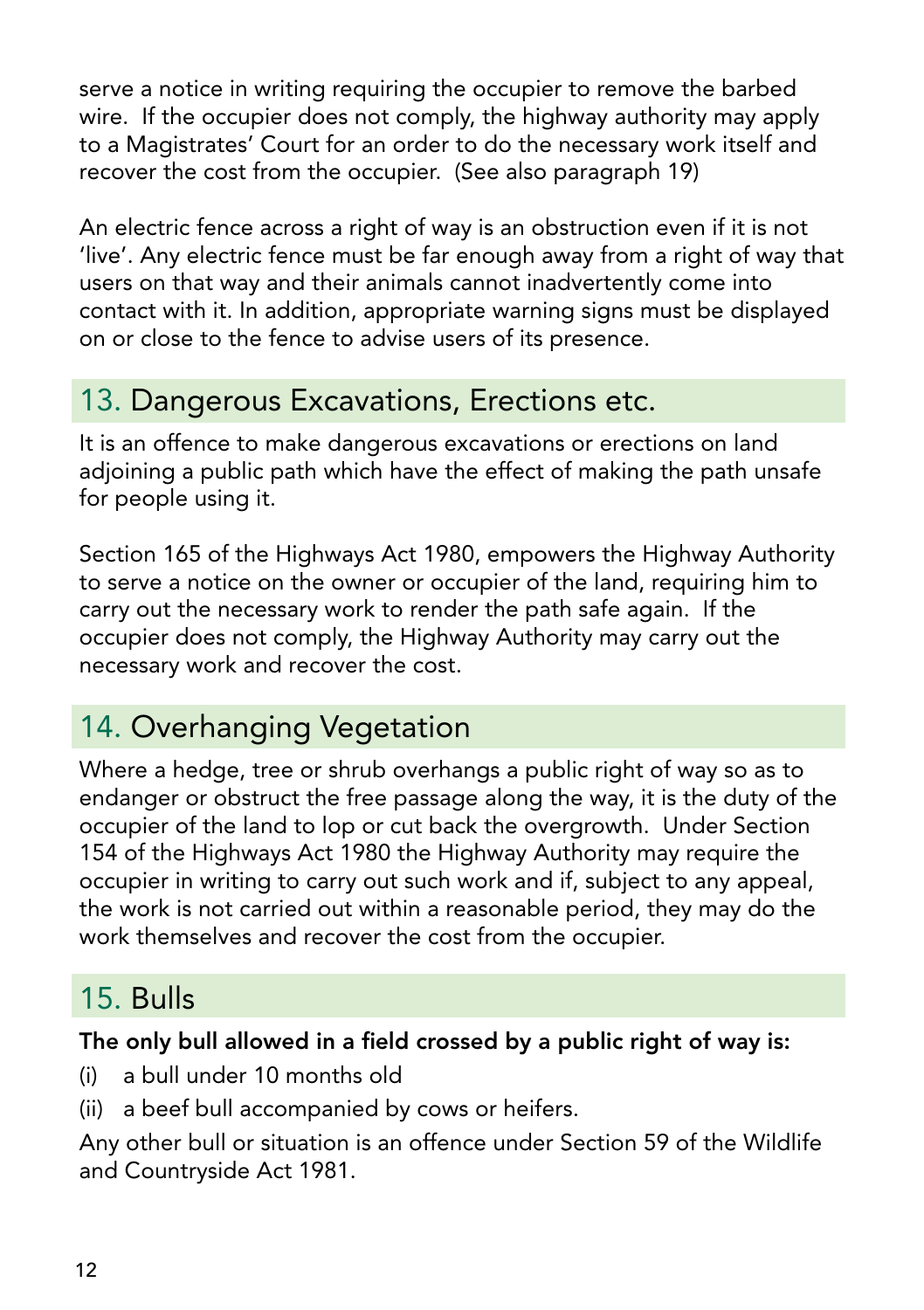## 16. Misleading Notices

If any person places or maintains on or near a footpath, bridleway or byway, a notice containing any false or misleading statement likely to deter the public from using the way, he shall be liable on conviction to a fine (Section 57 National Parks and Access to the Countryside Act 1949, as amended).

Similarly, if any person places or maintains on or near any access land a notice containing any false or misleading information likely to deter the public from exercising their CROW rights, he shall be liable on conviction to a fine (Section 14 Countryside and Rights of Way Act 2000).

## 17. Bridges

Responsibility for the maintenance and repair of bridges carrying roads rests with the County Council but where a private vehicular bridge carries only footpath or bridleway rights, the County Council will contribute 5% or 10% respectively towards approved maintenance or agreed improvements.

## 18. Extent of Maintenance of the Surface of Rights of Way

The Highway Authority is responsible for the maintenance of the surface of rights of way to the extent that they are safe and fit for ordinary public traffic, having regard to the nature of the user and the character of the way.

Where a private vehicular track carries only footpath or bridleway rights, the County Council will contribute 5% or 10% respectively towards approved maintenance or agreed improvements.

If a Parish Council considers that a right of way needs to be improved, say by laying gravel or tarmac, to a higher standard than would normally be found on a rural path, then the County Council will seek a 50% contribution towards the cost from the Parish Council.

## 19. Widths of Footpaths and Bridleways

There is no statutory definition of the width of a public right of way except where the width of a public right of way is recorded in the Definitive Statement.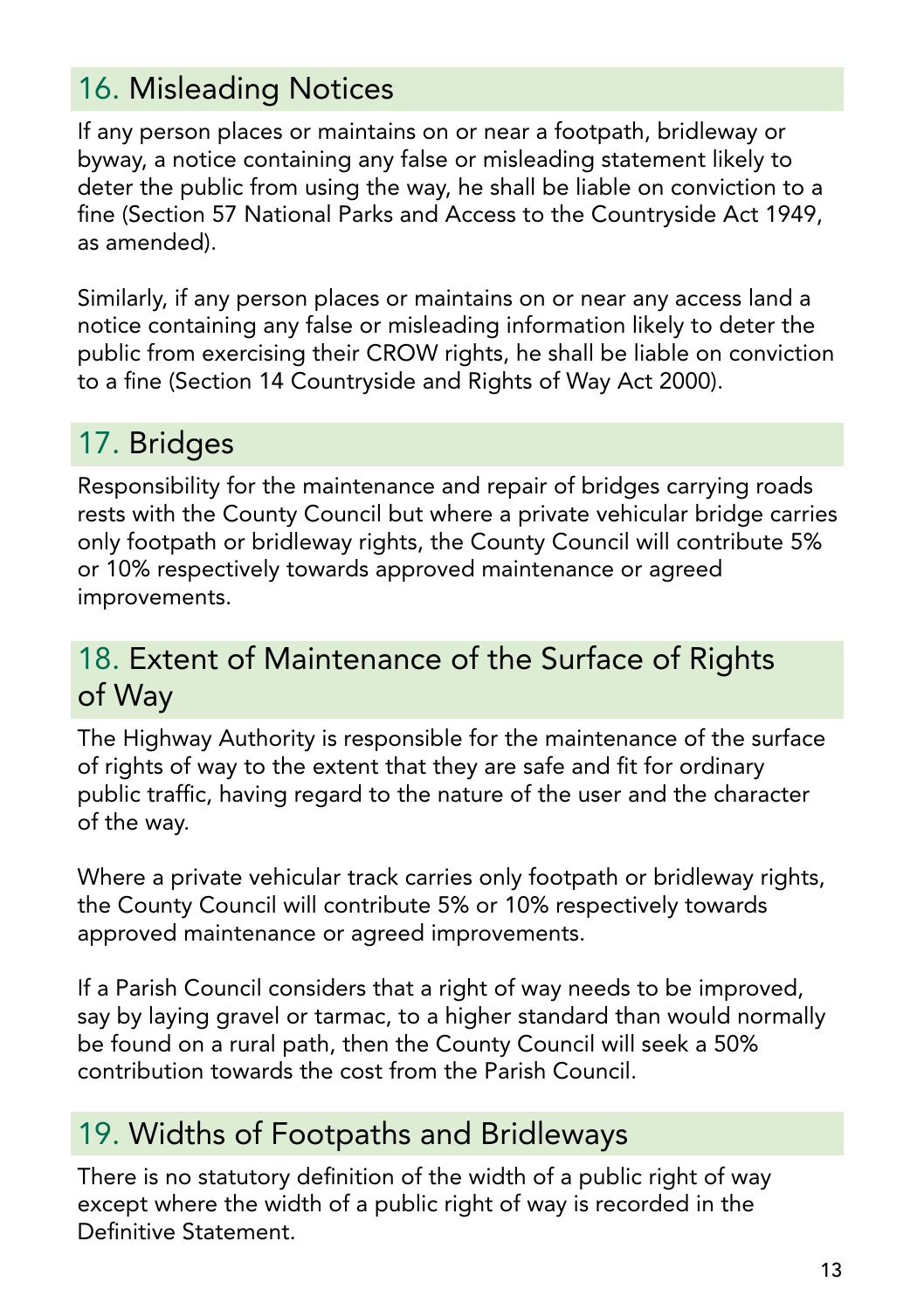Where a right of way has been confined by hedges or fencing of ancient origin, then in the absence of other evidence, the width which the public is entitled to use can be taken to be the full width between the boundaries.

In the absence of other evidence, the County Council holds that it is reasonable for the minimum width to be 1.5 metres for a footpath and 2.5 metres for a bridleway. An additional 0.5 metres shall be provided on each side where these ways are bounded by barbed wire fencing or electric fencing. When new paths are created or existing path diverted the County Council will set a width of 2 metres for a footpath and 4 metres for a bridleway. An additional 0.5 metres shall be provided on each side where these ways are bounded by barbed wire or electric fencing.

These minimum widths must not be confused with the minimum widths stated in the 1990 Act - the law for ploughing and cultivation (paragraph 11).

## 20. Cross Compliance

When claiming under the Single Payment Scheme administered by the Rural Payments Agency (RPA), landowners are required to meet all their legal obligations on the maintenance of public rights of way, including rights of way on land set-aside. It should be noted that if landowners do not comply with legislation then the payments to the landowner from the RPA can be reduced.

## 21. Rights of Way Improvement Plans

The County Council has a duty to publish a Rights of Way Improvement Plan every 10 years. The plan will address the present and future needs of public access including access for those with disabilities. Parish Councils, agencies, authorities and user groups will be consulted prior to the drafting of the final plan.

## 22. Access for Those with Disabilities

The Rights of Way takes into account the needs of people with physical disabilities when carrying out improvements to the rights of way network such as replacing stiles with gates.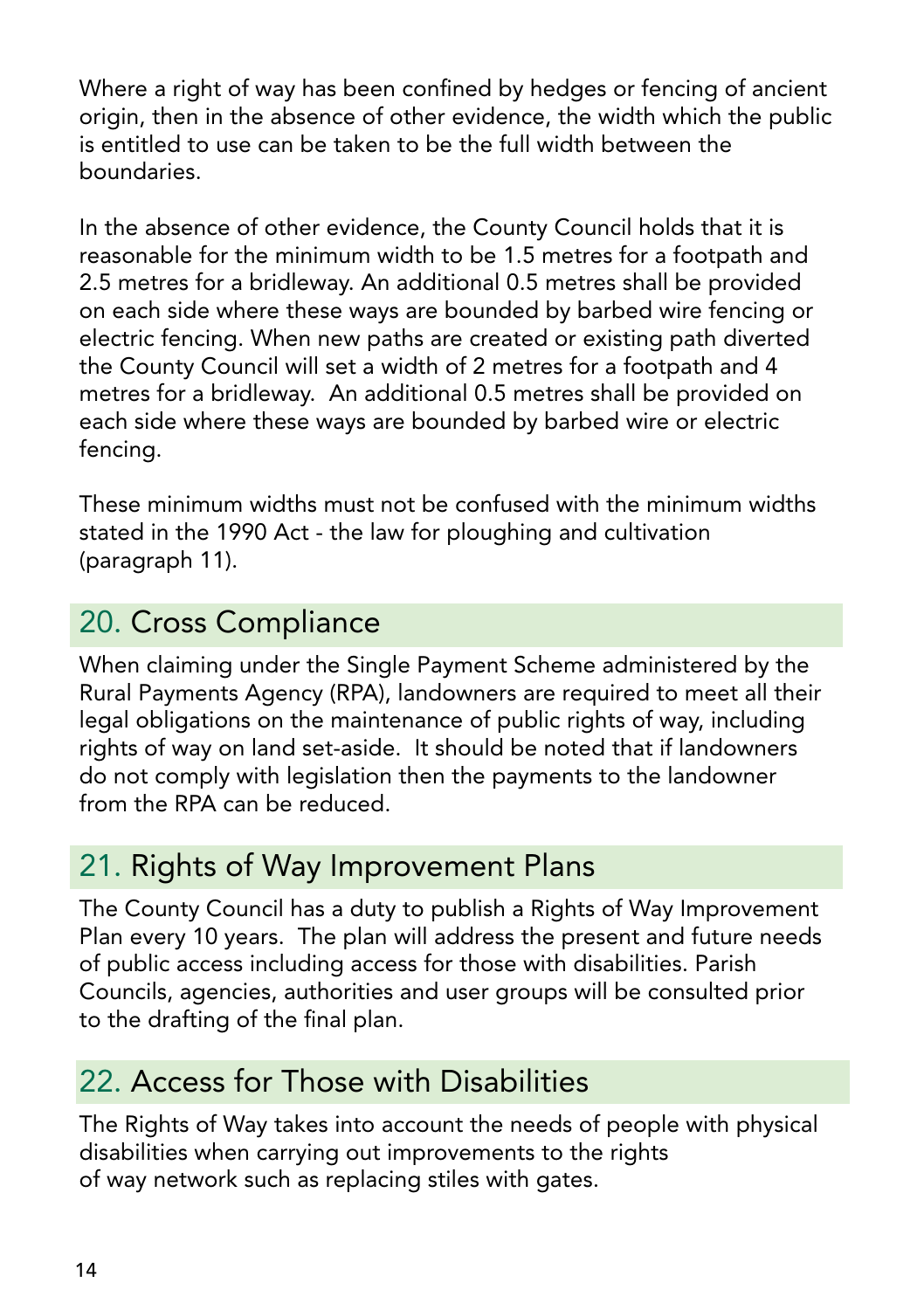## 23. Open Access

'Open access' is a right for people to go on foot onto access land (or using a wheelchair, pushchair or mobility vehicle), for the purpose of open air recreation. It has often been referred to as 'right to roam', though this may be misleading, as the right only applies on specially mapped 'access land'.

#### Access land

Access land is the name given to areas where the open access right applies. Open country, registered common land and land dedicated by the landowner have all been mapped as access land. 'Open country' includes downland, heathland, mountain and moorland, and does not include cultivated fields or woodland (unless dedicated by the landowner).

In Dorset much of our access land is downland, common land or heath, with some woodland dedicated by the Forestry Commission. These areas often include special habitats with their own special wildlife; they may also be managed for game birds, or may be part of a working farm where animals graze. Not all access land is easily accessible, or especially suitable for recreation, as it was mapped due to the nature of the land rather than for its accessibility.

#### Excepted land

Some areas that are shown on the maps of access land are 'excepted', with no right of access. These include, for example, working quarries, ploughed fields, gardens and anywhere within 20 metres of a dwelling.

Up-to-date maps of access land can be viewed online at www.countrysideaccess.gov.uk Recent OS Explorer maps also show access land, but the 2004 editions do include some areas that are no longer access land, especially in West Dorset.

Sometimes people's right of access may be restricted, for example for land management, nature conservation or public safety reasons. The online maps show any temporary restrictions that may be in place.

#### Dogs on access land

(i) Dogs on access land must be on a lead near farm animals, as even friendly family dogs may get a spontaneous urge to give chase (and then farmers may legally shoot them; animals disturbed by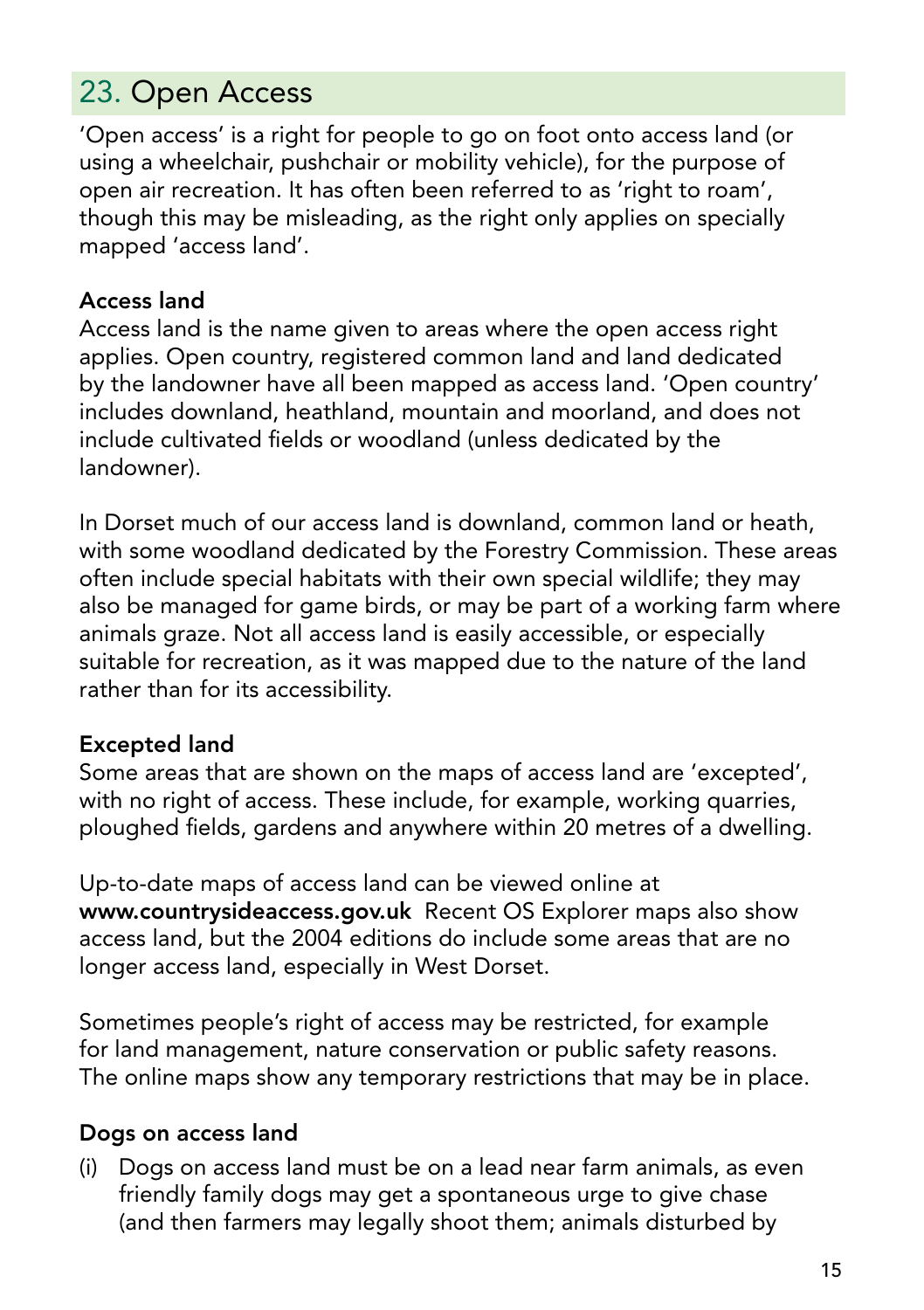dogs may miscarry even if they are not actually attacked).

- (ii) Between 1st March to the 31st July dogs must be on a lead to protect ground-nesting birds like skylarks, nightjars and woodlarks, as young may die through predation or natural causes if parents are scared off the nest.
- (iii) Dog walkers can be a great asset on access land, but dog mess causes serious problems and a lot of bad feeling due to the risks to human health, young children are particularly vulnerable. Even inremote areas the health of grazing animals is put at risk through disease or miscarriage if dog mess is not picked up. 'Bag it and bin it' (definitely don't abandon it once bagged) is the best option.

#### Rights of Way on access land

Where a right of way crosses access land the right of way has the 'higher right'. This means that open access rules and restrictions do not apply on the line of a right of way crossing access land; instead, the usual rights and rules for that type of right of way apply.

For further information about access land go to the open access pages on www.dorsetforyou.com and www.countrysideaccess.gov.uk

## 24. Dorset Local Access Forum

The statutory forum in Dorset is a joint forum consisting of Dorset County Council and the unitary authorities of Bournemouth and Poole. The forum advises all three authorities on all forms of access, open-air recreation and rights of way improvement plans. The forum has 18 independent members and 1 councillor from each of the authorities. It meets at least three times a year at venues throughout the county and all meetings are open to the public. Representations may be made to the forum providing at least three weeks notice before the meeting date is given to the secretary of the meeting. For details of members and meetings visit www.dorsetforyou.com/laf

## 25. Summary

Generally, therefore, it is the duty of landowners or occupiers not to endanger or inconvenience users of rights of way and access land areas. There are penalties for non-compliance.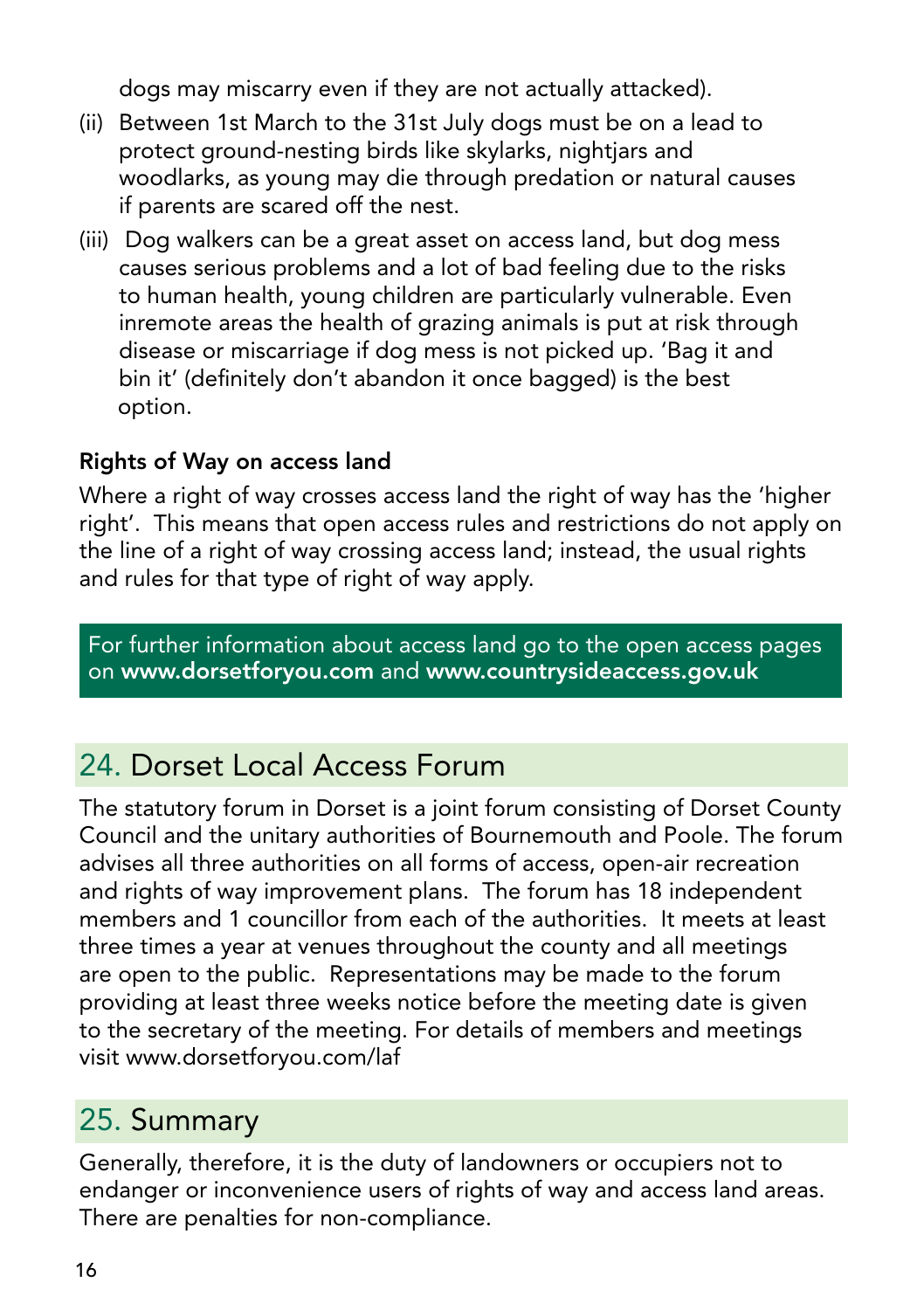#### Landowners or occupiers must not:-

- (a) Obstruct or damage rights of way (Para 9 & 10)
- (b) Plough a headland path or byway or allow crops to grow or overhang the minimum width of the path (Para 11)
- (c) Erect barbed wire where it might be dangerous to users of a path (Para 12)
- (d) Make excavations or erections likely to make a path unsafe (Para 13)
- (e) Permit a bull to be at large in any field or enclosure through which a public right of way passes except as stated in paragraph 15
- (f) Erect misleading notices (Para 16)

#### Landowner or occupiers must:-

- (a) Keep stiles and gates in good repair (Para 8)
- (b) Lop or cut back overgrowth endangering or obstructing the free passage of a right of way (Para 14)
- (c) Ensure the line of the path is apparent on the ground when ploughing and cultivating (Para 11)

#### Countryside users must:-

- (a) Stay on the course of a right of way or within the boundaries of access land and use it only in the manner allowed by its status (Para 3 & 5)
- (b) Keep their dogs under close control and on a lead where required (Para 5 & 6)
- (c) Leave gates as they find them (Para 5 and 26)
- (d) Comply with restrictions when exercising their CROW access rights (Para 5)
- (e) Follow the Countryside Code (Para 26)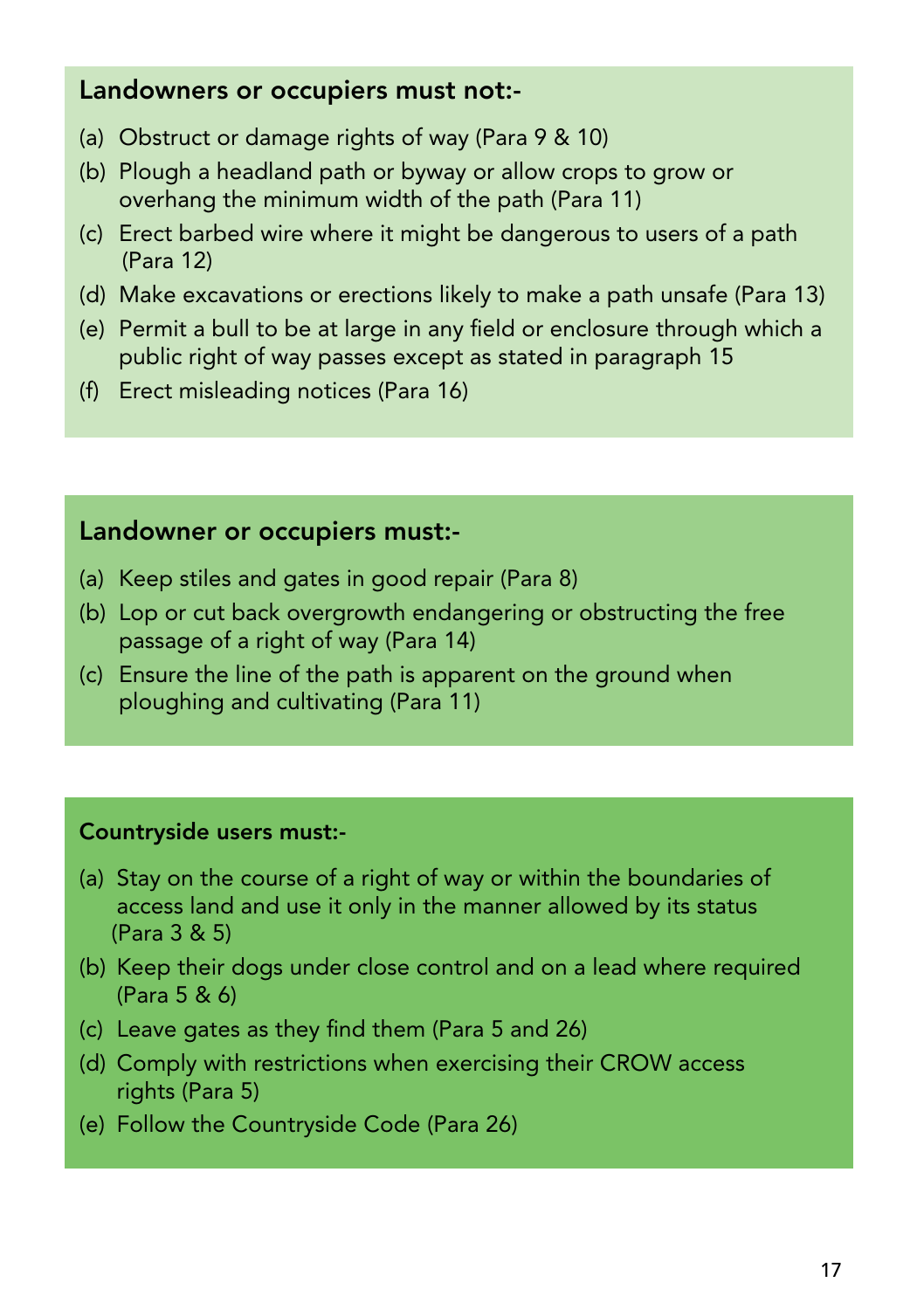#### Self Help with Obstructions

If when using a right of way you find an obstruction, first check that you are on the correct route. It is permissible to make a slight deviation to avoid the obstruction and this is often the best thing to do. You should report the obstruction to the Rights of Way Liaison Officer of the Parish in which you found the obstruction or to the Rights of Way Section at Dorset County Council.

#### Please address your reports to:

Rights of Way, Environmental Services, Dorset County Council, County Hall, Dorchester, Dorset DT1 1XJ

#### Telephone: (01305) 224463

Alternatively fill in the online report form at www.dorsetforyou.com

## 26. Follow the Countryside Code

#### Code for the Public

- Be safe plan ahead and follow any signs
- Leave gates and property as you find them
- Protect plants and animals, and take your litter home
- Keep dogs under close control
- Consider other people

#### Code for Land Managers

- Know your rights, responsibilities and liabilities
- Make it easy for visitors to act responsibly
- Identify possible threats to visitors' safety

For further information visit www.countrysideaccess.gov.uk